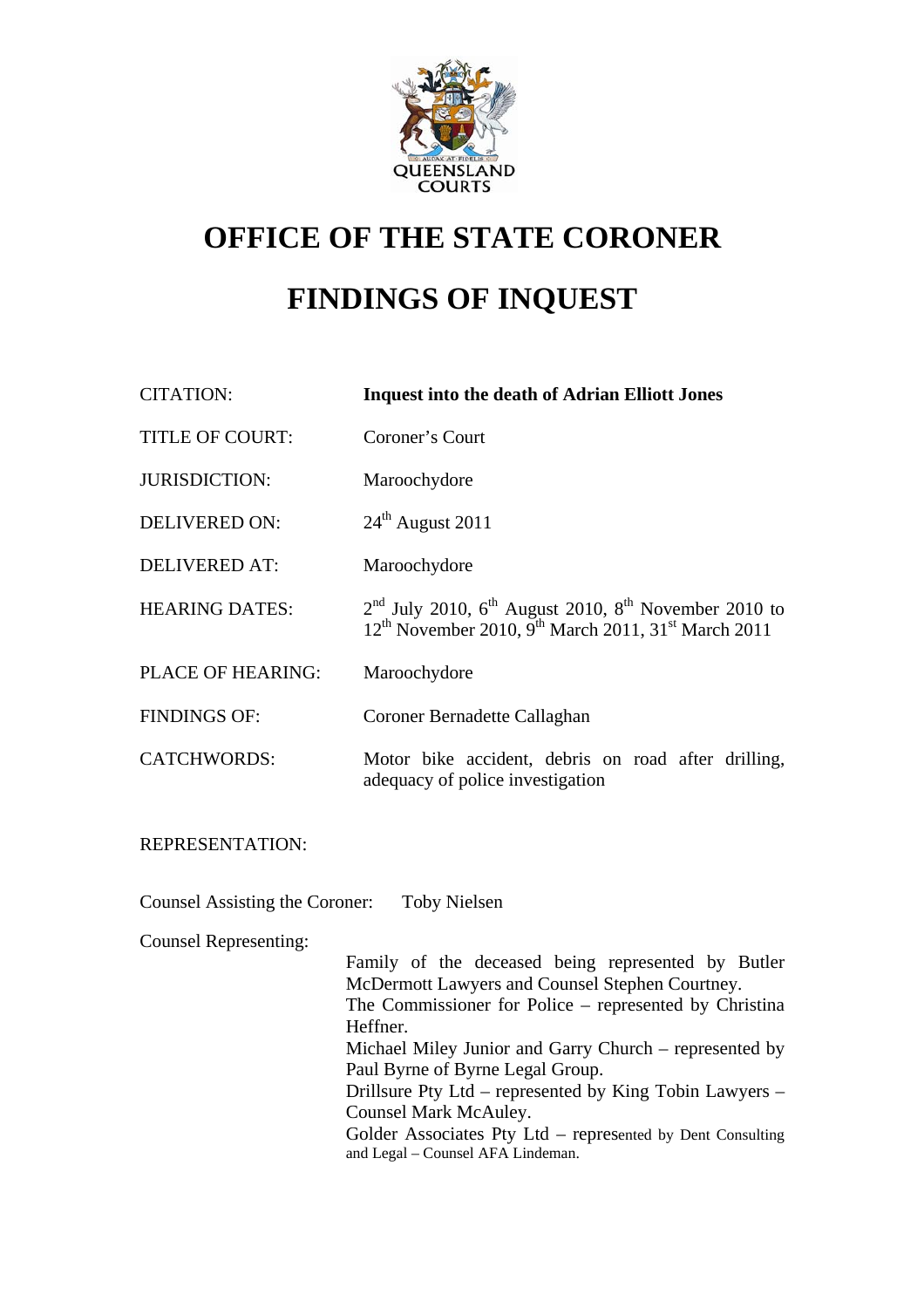- [1] I deliver my findings pursuant to Section 45 of the *Coroners Act* 2003. The deceased person is Adrian Elliott Jones ("the deceased") and he died as a result of a motorcycle accident on 8 April 2006.
- [2] The inquest was held in accordance with Orders made in the District Court on 30 September 2009 in the matter of *Gentner v Barnes* (2009) QDC 307. The Order of the Court was *"An inquest be held into the death of Adrian Elliott Jones which occurred on the 8<sup>th</sup> of April 2006"*.
- [3] His Honour Judge Robertson in making those Orders noted in his reasons for judgment:-
	- (a) It was in issue whether there was some debris on the roadway from prior drilling on the roadside which may have contributed to the deceased losing control of his motorcycle;
	- (b) The Court noted that there had been a complaint made about the police investigation because one of the drivers involved was a relation of a serving police officer.
- [4] Hi Honour noted that issue had been dropped in the course of that case and His Honour noted:-

*"This approach is sound and appropriate in light of the known facts and avoids a distraction …"*

The inquest was held over 6 days being  $8<sup>th</sup>$  to 11 November 2010 and 9<sup>th</sup> and  $31<sup>st</sup>$  March 2011. Following the 6 days of hearing I received written submissions from Mr Nielsen, counsel assisting, Mr Courtney, counsel for the family, Mr Lindeman, Counsel for Golder Associates Pty Ltd, Mr McAuley, counsel for Drillsure Pty Ltd, Mr Byrne Solicitor for M. Miley Jnr and G. Church and Ms Heffner on behalf of Queensland Police Service. I also received replies to those submissions from Mr. Lindeman, Mr. Courtney and Mr. McAuley. I have considered all of these submissions.

 Prior to my writing this decision I also received submissions from Mr Gentner, step-father of the deceased and Gladys Marie Elliott, grandmother of the deceased. There were objections to me considering these submissions in particular to the submission forwarded by Mr. Gentner. Other parties had not been given a copy of the submissions. In fairness if I was going to give those submissions consideration then the other parties would have to be given an opportunity to make further submissions in answer to those submissions. The family were ably represented by experienced counsel and solicitor. I had before me submission from Mr Courtney that addressed all of the matters that had been raised during the inquest. Because of this I have decided not to read either of the submissions forwarded by Mr. Gentner and Ms Elliott.

#### **The Coroners Act 2003**

[5] The Inquest was held pursuant to the *Coroners Act* 2003 ("the Act"). The relevant sections as far as this Inquest is concerned are as follows:-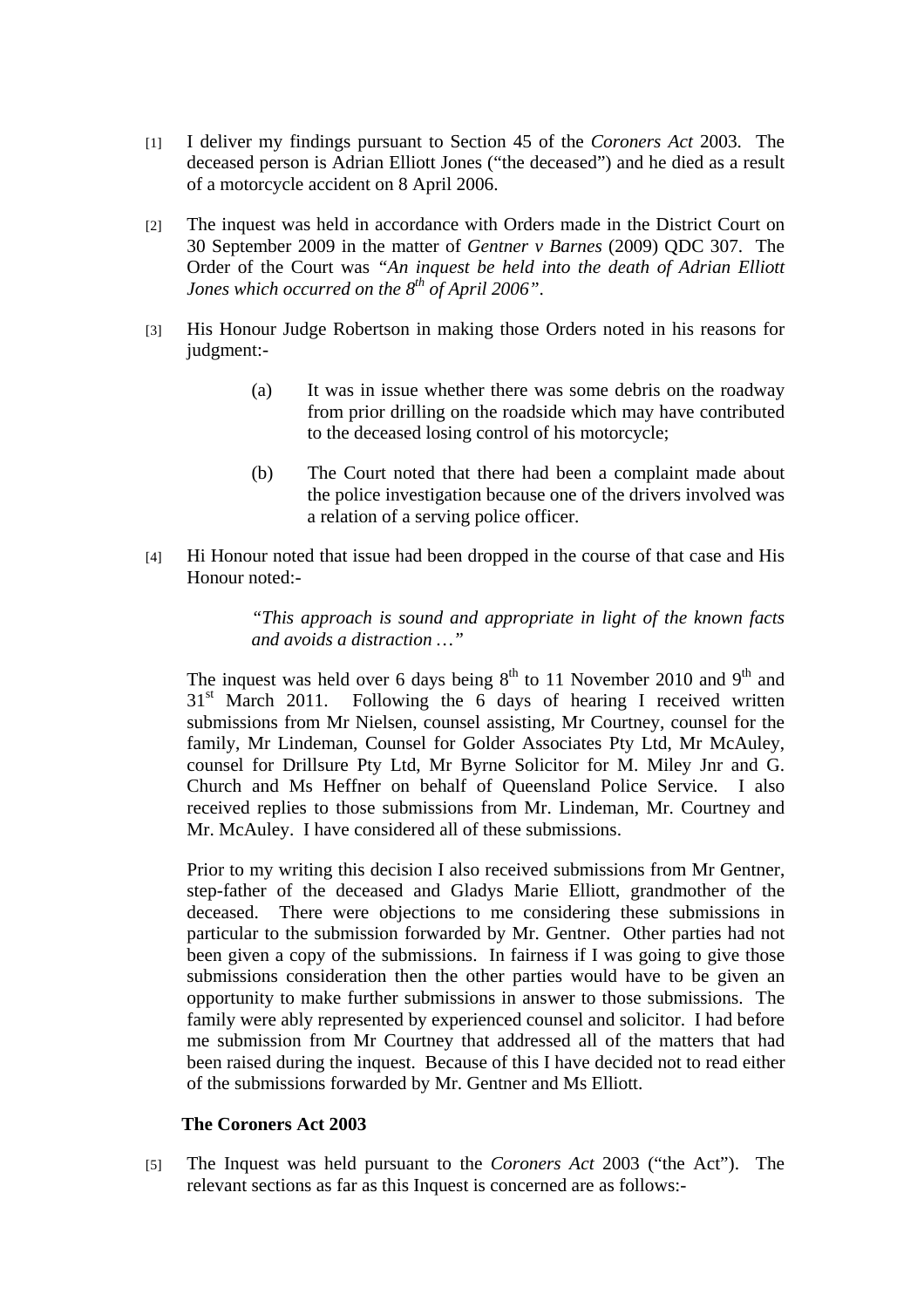#### Section 45 Coroners Findings

...

- (2) A coroner who is investigating a death or suspected death must, if possible, find—
	- (a) who the deceased person is; and
	- (b) how the person died; and
	- (c) when the person died; and
	- (d) where the person died, and in particular whether the person died in Queensland; and
	- (e) what caused the person to die.

…

- (4) The coroner must give a written copy of the findings to—
	- (a) a family member of the deceased person who has indicated that he or she will accept the document for the deceased person's family; and
	- (b) if an inquest was held—any person who, as a person with a sufficient interest in the inquest, appeared at the inquest; and
	- (c) if the deceased person was a child—the children's commissioner; and
	- (d) if the coroner is not the State Coroner—the State Coroner.
- (5) The coroner must not include in the findings any statement that a person is, or may be—
	- (a) guilty of an offence; or
	- (b) civilly liable for something.

Section 46 Coroner's comments

- (1) A coroner may, whenever appropriate, comment on anything connected with a death investigated at an inquest that relates to—
	- (a) public health or safety; or
	- (b) the administration of justice; or
	- (c) ways to prevent deaths from happening in similar circumstances in the future."
- [6] The Corner may report offences or misconduct in the following way:-

Section 48

Reporting offences or misconduct

(1) A reference in this section to information does not include information obtained under section 39(2).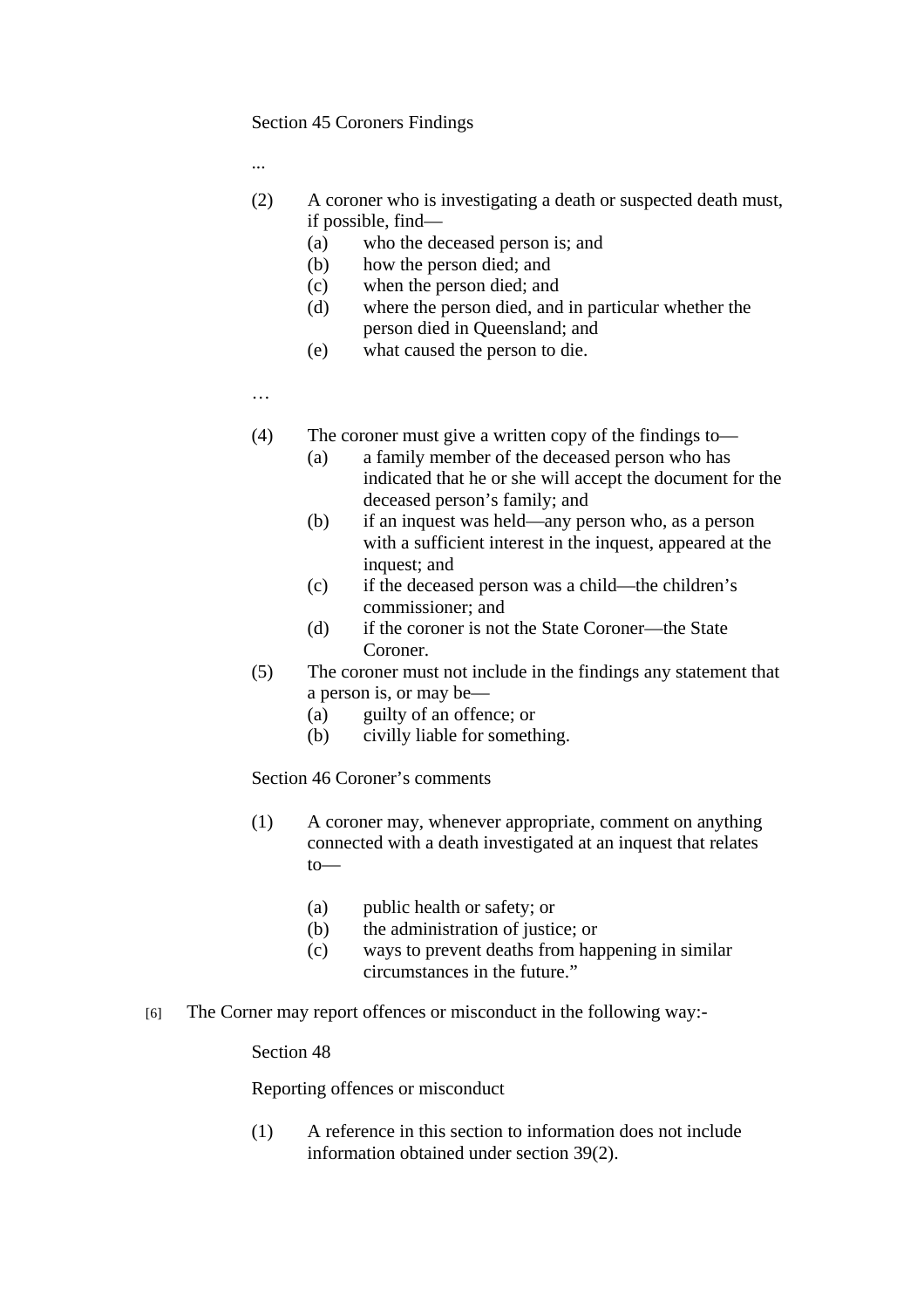- (2) If, from information obtained while investigating a death, a coroner reasonably suspects a person has committed an offence, the coroner must give the information to—
	- (a) for an indictable offence—the director of public prosecutions; or
	- (b) for any other offence—the chief executive of the department in which the legislation creating the offence is administered.
- (3) A coroner may give information about official misconduct or police misconduct under the *Crime and Misconduct Act 2001* to the Crime and Misconduct Commission."

# **Standard of Proof**

[7] The standard of proof for Inquests is the civil standard of proof with due regard to the factors mentioned in *Briginshaw v Briginshaw* (1938) 60 CLR 336 at 362. Dixon J stated: *"The seriousness of an allegation made, the inherent unlikelihood of an occurrence of a given description, or the gravity of the consequences flowing from a particular finding are considerations which must affect the answer to the question whether the issue has been proved to the reasonable satisfaction of the Tribunal. In such matters 'reasonable satisfaction' should not be produced by inexact proofs, indefinite testimony, or indirect inferences."* In essence the more serious the consequences of a finding of fact the more probative the evidence required.

## **The Deceased**

- [8] The deceased was Adrian Elliott Jones who was born on 11 January 1998 and was 18 years of age when he died. His mother and next of kin was Christine Helen Elliott. His step-father was Neale Gentner.
- [9] The deceased was the holder of an open driver's license which entitled him to drive motor vehicles including motorcycles in Queensland. He secured his open motorcycle license entitling him to operate motorcycles having an engine capacity of over 250 ccs on 7 April 2006. Prior to that he was restricted to driving motorcycles with 250 cc's or less. (Exhibit 1 page 11).

## **The Accident**

- [10] The evidence suggests that on 8 April 2006 at 8 am the deceased was riding a 1982 silver Honda CX500 motorcycle registration number YU-157 on the Yandina Bli Bli Road, Maroochy River in a northerly direction heading towards Yandina.
- [11] Michael James Miley born on 27 January 1946 was driving a 2005 white Toyota Land Cruiser station wagon registration number KIL-01 in the opposite direction on the same road at the same time. The deceased lost control of his vehicle and the two vehicles collided near to the intersection of the Yandina Bli Bli Road and Burtons Road. The motorcycle became caught underneath the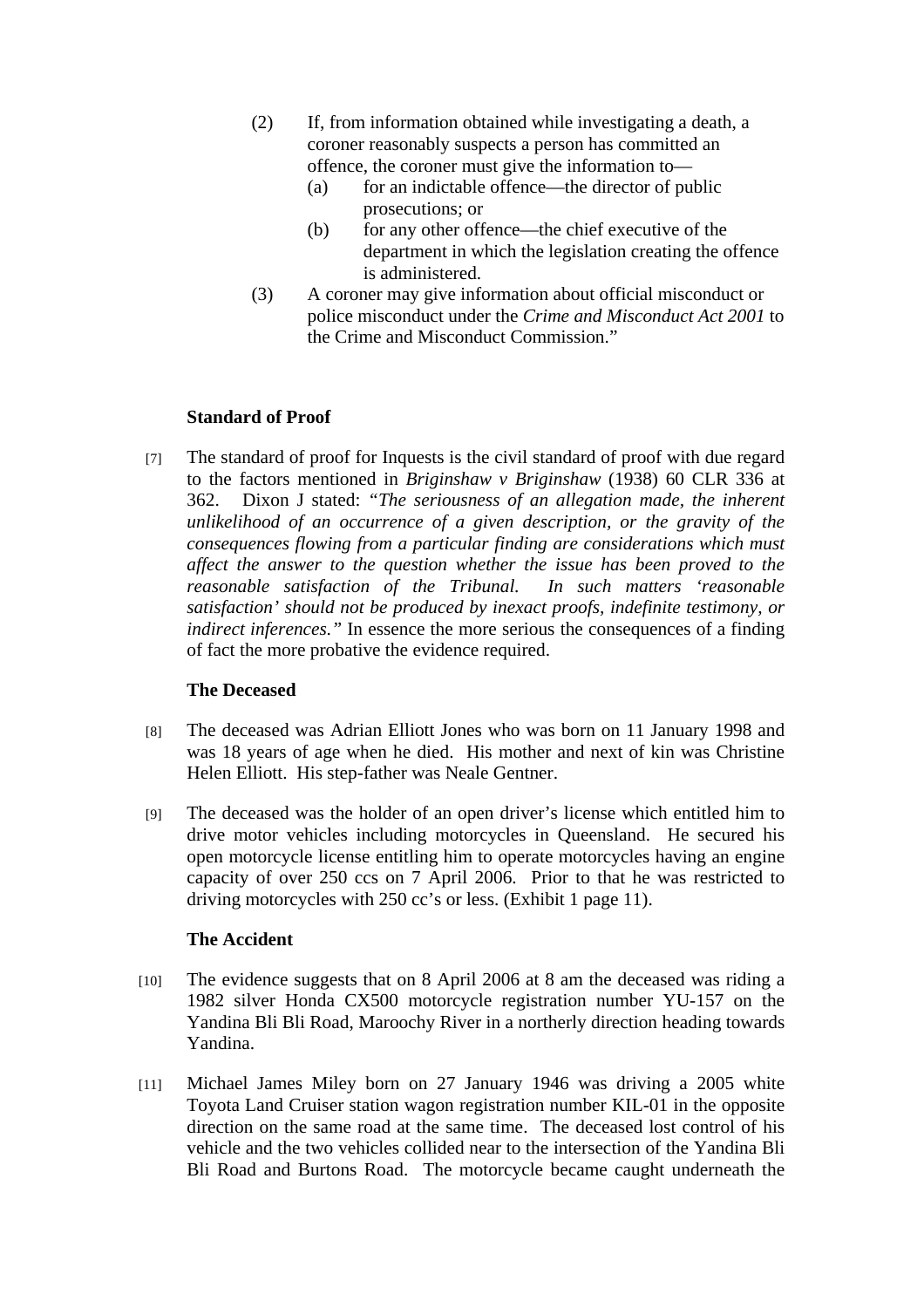Land Cruiser and came to a stop just north of Burtons Road. The deceased ended up laying on the roadway some metres north of the vehicles.

## **Requirements pursuant to the** *Coroners Act*

- [12] A death occurred and Life Extinct Notification was given by M Donovan on 8 April 2006 at the Nambour Hospital Operating Theatre. (Exhibit 1 page 14).
- [13] The deceased person is identified in the Life Extinct Notification as Adrian Jones. Constable Nathaniel Cole verified that this person was identified by Christine Helen Elliott as being her son Adrian Elliott Jones. (Exhibit 1 page 35).
- [14] Injuries sustained in the motorcycle accident on 8 April 2006 was how the deceased died.
- [15] The Life Extinct Notification confirms that the deceased died at the Nambour General Hospital at Hospital Road, Nambour in the State of Queensland.
- [16] An autopsy was conducted by Dr Olumbe, Senior Medical Officer at the John Tonge Centre. He identified the cause of death as "*Multiple injuries, due to, or as a consequence of, motorcycle accident (rider)*". (Exhibit 1 pages 25 to 31 – Summary at 31). Specifically the injuries were notified to be significant and were external and internal. The external injuries were in the lower abdomen and pelvic region and the internal injuries included severe contusion to the abdominal and pelvic organs with haematoma that was associated with tear of abdominal veins and arteries causing blood loss.

# **The Parties at the Coronal Inquest**

- [17] The following parties attended the Inquest
	- (a) Family of the deceased being represented by Butler McDermott Lawyers – Counsel S. Courtney
	- (b) The Commissioner for Police represented by C. Heffner.
	- (c) Michael Miley Junior and Garry Church represented by P. Byrne of Byrne Legal Group.
	- (d) Drillsure Pty Ltd represented by King Tobin Lawyers Counsel M McAuley.
	- (e) Golder Associates Pty Ltd represented by Dent Consulting and Legal – Counsel AFA Lindeman.

## **Summary of Evidence**

Michael Miley Senior

[18] Mr Miley Senior was driving his four wheel drive vehicle southbound on the Yandina Bli Bli Road on the morning of 8 April 2006. His evidence was that the speed limit on that particular section was 80 kilometres per hour and that he was travelling between 70 and 80 kilometres per hour. Mr Courtney in his submissions raised the point that Mr Miley was subject to an advisory speed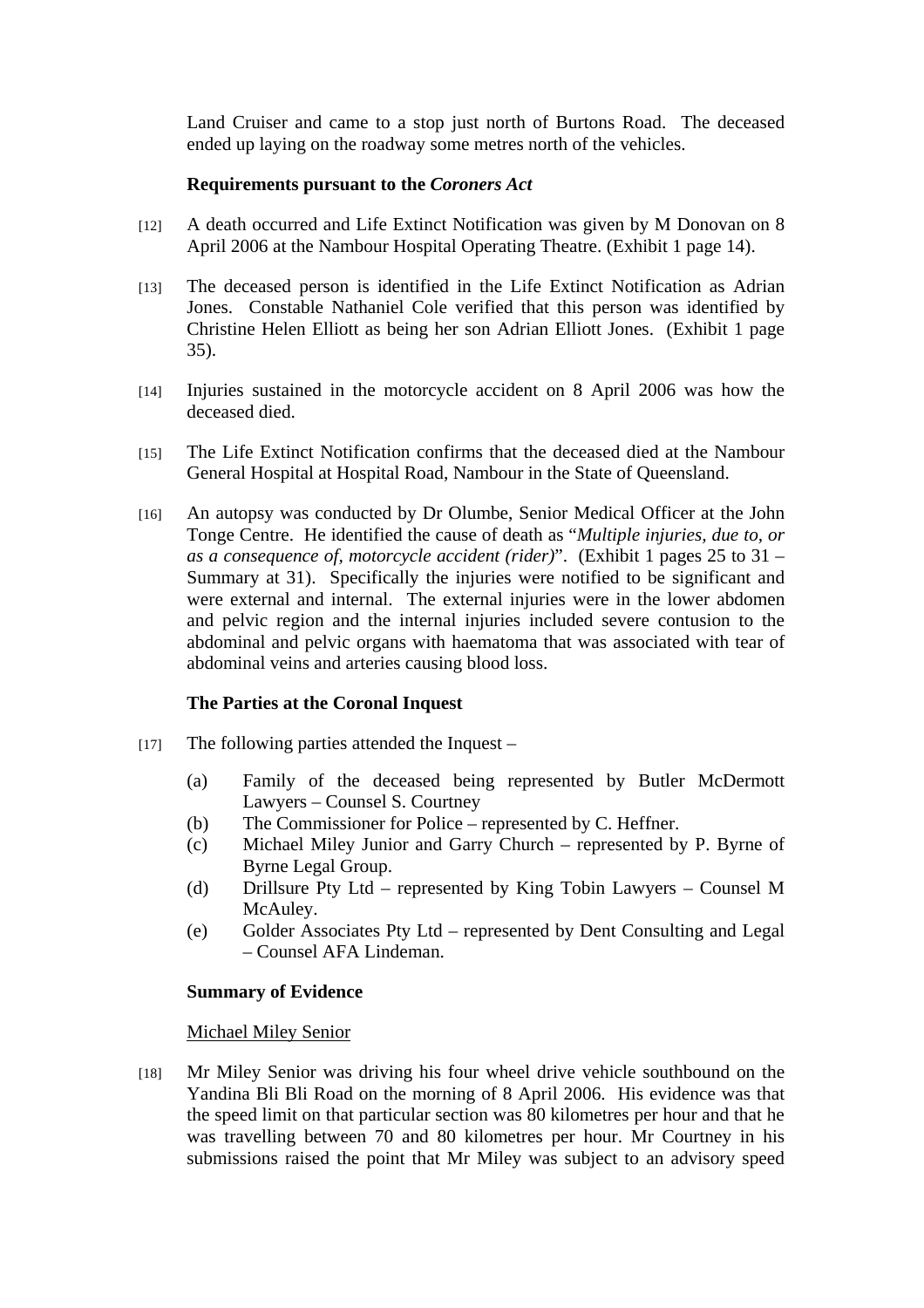sign of 50 kph – there was no evidence of this. Mr Miley describes the accident as follows:-

"*As I was approaching the – a rise in the road, there was a motorcycle heading towards me and the bike was swaying or going from side to side approaching me. I instinctively, I suppose, I pulled to the left and at that stage the motorcycle has gone down on the ground and come across and I've gone – or he's gone under me, I've gone over him and that was a big thump and that was it."* (T 2-27 line 30).

- [19] His daughter-in-law Kathryn Miley, a registered nurse, was in the vehicle with him and attended the deceased. Mr Miley Senior heard the deceased state "*I lost control"*. (T 2-29 line 1).
- [20] I found Mr Miley Senior to be forthright in his answers. I found him to be a credible witness.

#### Kathryn Elizabeth Miley

- [21] Ms Miley was a back seat passenger in the four wheel drive driven by her father-in-law. She was sitting in the back seat on the passenger side. She states that when they came around the bend there was a bike coming towards them on their side of the road. (T 2-42 line 55). She was asked whether she thought Mr Miley Senior could have done anything to avoid the collision and she responded no. (T 2-43 line 19). She phoned 000. Her evidence was that she had a conversation with the deceased and that he had said that he had lost control and that he had shit himself. (Transcript 2-45 line 42). Ms Miley was cross-examined extensively on this issue but she was convincing in her evidence that in fact the deceased had spoken to her.
- [22] During the evidence of Senior Constable Church it became evident that Senior Constable Church had not taken the statement of Ms Miley's. This had in fact been taken by her husband Michael Miley Junior and was taken sometime after an email that was sent on or about 1 November 2006. The statement was not signed at Coolum but was most likely signed at Doomadgee where she was residing at the time. Ms Miley was not questioned on this as the evidence never came to the attention of the Inquest until after Ms Miley had been discharged as a witness.
- [23] Ms Miley had confirmed that she had read her statement and that everything in the statement was true and correct except that she had relocated since the date of the statement. The statement states that it was signed at Coolum Beach on the  $5<sup>th</sup>$  day of May 2006 – this was obviously not correct. This issue did raise a question mark about her credibility however after seeing her give evidence in chief and being cross-examined on the issues that are of concern to the Inquest I find her to be a truthful witness with regard to her recollection of the circumstances of the accident. Her version is corroborated by Mr Miley Senior. There is some discrepancy between what she says the deceased stated and the evidence of Caleb Fitzpatrick. It should be noted that when Mr Fitzpatrick came upon the accident scene Ms Miley was already on the phone – this would have been the phone call to 000 and would have been after the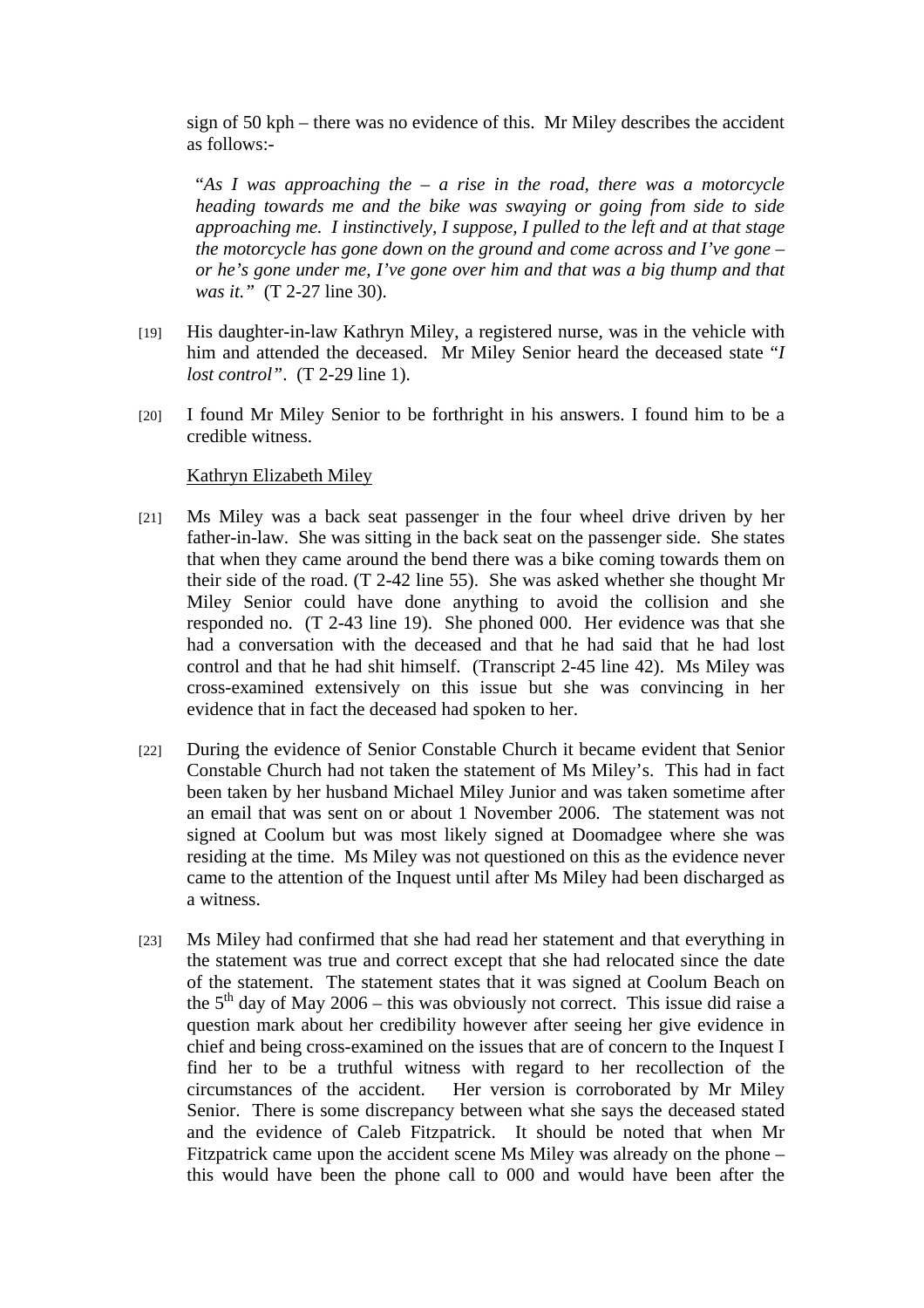comments made to Ms Miley by the deceased. On this issue I prefer the evidence of Ms Miley.

## Caleb Fitzpatrick

- [24] Mr Fitzpatrick was travelling in a motor vehicle which approached the scene soon after the accident occurred. He saw the deceased lying on the roadway and he saw Ms Miley on the phone.
- [25] Mr Fitzpatrick gave evidence that he noticed some gravel on the side of the road but was not sure where it was or how much was there.
- [26] About a week after the accident Mr Fitzpatrick attended at the scene again and had a discussion with Tabitha and Adam Jakeman. They talked about gravel being on the roadway and the drilling rig being there the day prior to the accident.
- [27] Mr Fitzpatrick whilst aware of gravel being on the roadway was unsure where it was or the quantity and his evidence had been clearly affected by what the Jakemans had been saying to him with regards to the drilling rigs. (T 2-11 and  $2 - 12$ ).
- [28] I have difficulties accepting Mr. Fitzpatrick's evidence with regards to gravel being on the roadway. I find that his evidence was contaminated by his conversation with the Jakemans. He was unable to say where the gravel was and how much there was. His evidence is not supportive of the proposal that gravel on the roadway was from the drilling rig the day prior to the accident.

## Adam Jakeman

- [29] Mr Jakeman and his wife Tabitha reside at Lot 17 Burtons Road, Maroochy River and their property is near to where the accident occurred.
- [30] Both the Jakemans were interviewed by a private investigator employed by the family of the deceased, Mr Munt. Mr Munt taped a conversation with both the Jakemans without advising them that he was doing so. Arising out of this taped conversation Mr Munt apparently drew up a statement for both Adam Jakeman and Tabitha Jakeman to sign.
- [31] It became an issue in the Inquest as to how to deal with the tape of the conversation and the statements drawn up by Mr Munt as both the Jakemans later resiled from those statements. The Coroner's Court is not bound by the Rules of Evidence and so in fairness to all the parties I resolved to play the taped interview between Mr Munt and the Jakemans at the Inquest in the presence of both the Jakemans with them giving evidence separately after they had heard the tape.
- [32] In evidence Mr Jakeman verified that he was the person speaking in the tape and that he did say the things that were overheard on the tape (Transcript 3-22). It is clear from the tape that Mr Jakeman made quite strong statements about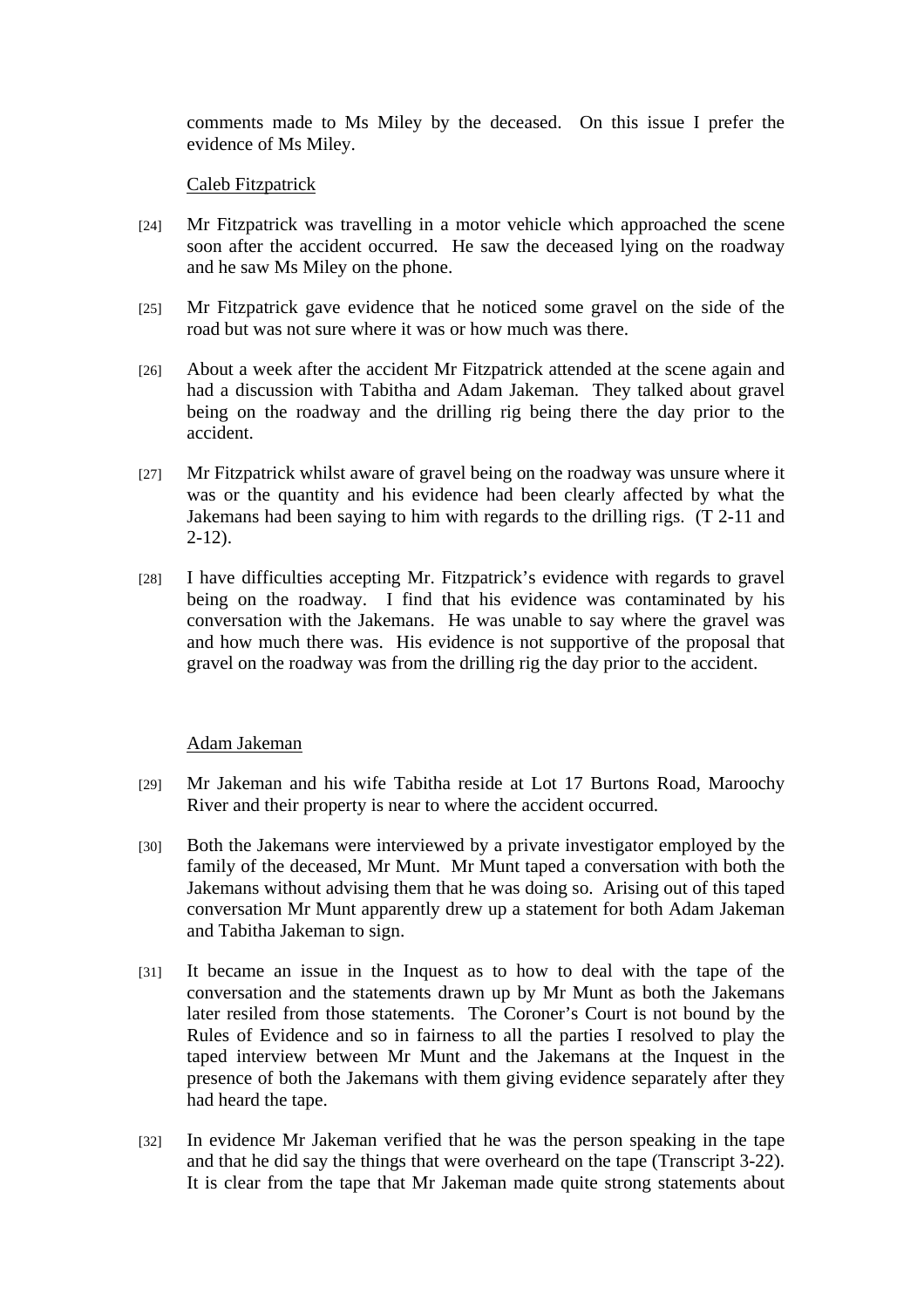drilling work leaving debris on the roadway which might have contributed to the accident. The statements drawn up by Mr Munt are part of Exhibit 1 at pages 100 and 103. Mr Jakeman was not happy with the statement drawn up by Mr Munt. He believed that it was different from what he had said. He stated "*I wasn't particularly happy with some of the wording. I thought it was a little bit different to what I'd said and I'd asked to change it and he agreed. And then I amended it and then there was a particular point I recall I wasn't happy with still even though I heard loud and clear what I'd said on the tape. But you know, after all the excitement and everything had died down a little bit, I didn't really feel it was a true portrayal of the truth and that's why in the end, I retracted it, because I felt like it was, it really wasn't what had happened, or it possibly wasn't what had happened. It only possibly had happened, you know what I mean?"* (T 3-23 line  $19 - 30$ ). Mr Jakeman could not recall whether he had contact the police or the police had contacted him but in evidence he stated "*…I was starting to get – feel like I was getting a bit pushed to you know, provide what was wanted rather than what I really remember"* (T 3.24 line15 – 18). This evidence indicated to me that I could take little notice of Mr Jakeman's statement taken by Mr. Munt.

- [33] Mr Jakeman's evidence was that where he was living on Burtons Road was slightly elevated from the accident scene. He could not see the accident scene clearly. His evidence was that there was a lot of gravel at the intersection of the Yandina Bli Bli Road and Burtons Road which gets washed down the hill by rainfall and goes straight across the road. He said the source of gravel was partially from his gravel driveway and partially from other gravel which collects at the intersection. He stated that the gravel sometimes goes right across the road. (T 3-27-28). In his evidence Mr Jakeman states that there was no debris on the roadway from the drilling and that the roadway was left cleaner then it usually was. (T 3-33).
- [34] Mr Jakeman's evidence to the Inquest was completely different from that which he had given to Mr Munt which was recorded without his knowledge. In evidence Mr Jakeman stated that he was being a bit naïve when speaking to Munt and said *"I realise I probably caused a lot of trouble and anguish and I apologise for that"*. (T 3-71).
- [35] The tape recording is clearly a correct recording of what was said on the day with Mr Munt however given Mr Jakeman's evidence at the Inquest I am unable to rely on what was stated to Mr Munt by Mr Jakeman as being the situation as to debris on the road on the day of the accident. There was evidence that Mr Jakeman spoke with Church about the debris on the road on 1<sup>st</sup> May 2006 however Mr Jakeman had no recollection as to what was discussed. Church did recall that one or both of the Jakemans suggested the dirt on the road had been the cause of the accident.
- [36] Mr Jakeman impressed me as a truthful person when giving evidence at the Inquest and I accept his explanation as to why his evidence at the Inquest was somewhat different from what he had said to Mr Munt. Clearly the death of a young person was distressful to those people who reside near to where the accident occurred. There were discussions amongst a number of people residing near to where the accident occurred and Mr Fitzpatrick. Those people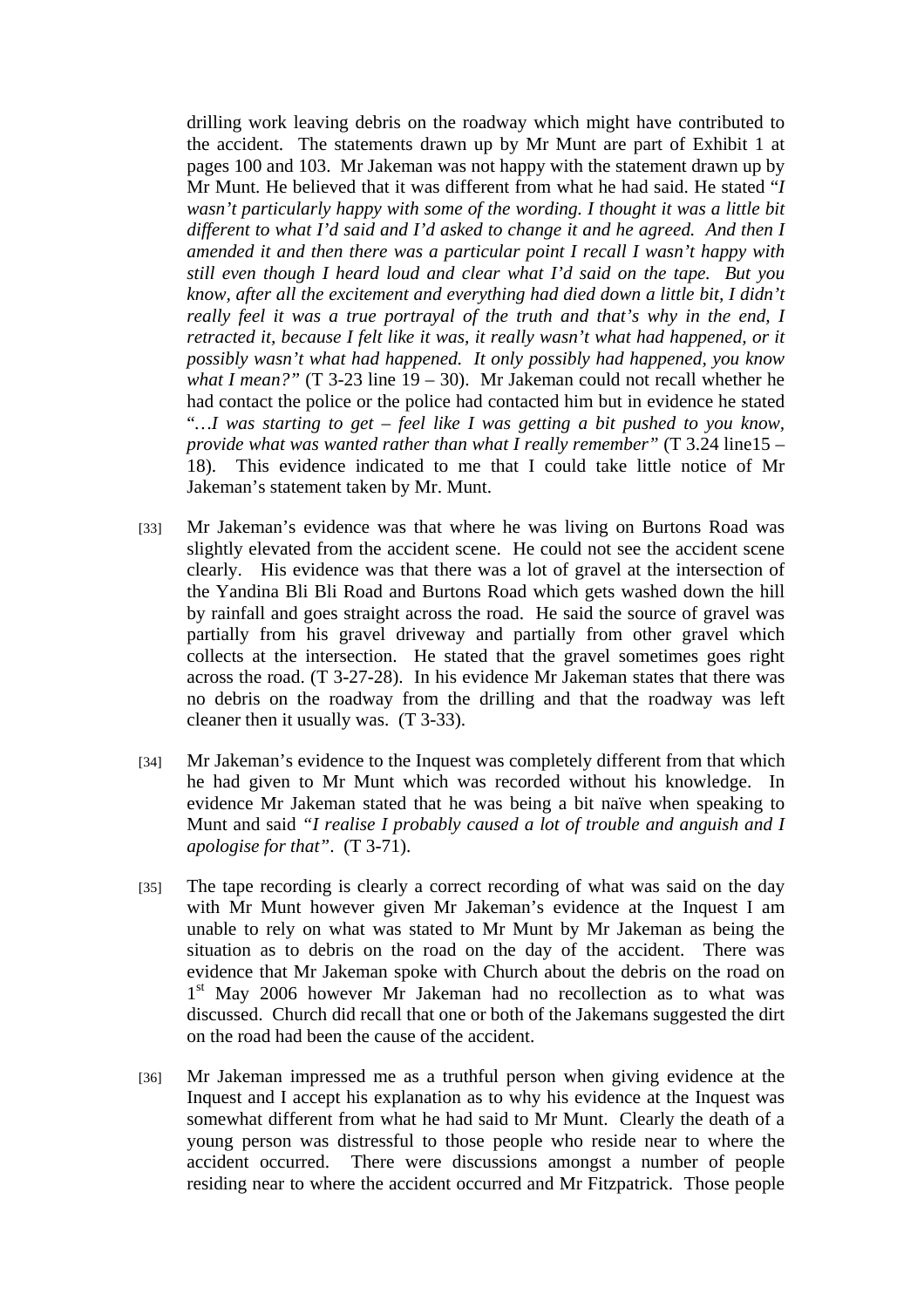were seeking an answer as to what had caused this accident that cost the life of such a young person. It appears to me that one or other of the persons living near the accident site has focused on the drilling rig and that then has become the focus of attention of a number of people. They have in effect contaminated one another's evidence that was given to Mr Munt.

[37] I exclude entirely the evidence of Mr Jakeman with regards to what he had said to Mr Munt from my considerations as to what has caused this accident.

#### Tabitha Jakeman

- [38] Ms Jakeman was also recorded in conversation with Mr Munt. Ms Jakeman makes the comment in evidence to the Inquest *"It's not very clear in my head and I think that some of it I was told and I didn't actually see for myself".*(T3- 72 line 50) Ms Jakeman's recollection of what she saw on the road is nonexistent. It seems she has no independent recollection of what was on the road following the drilling of a bore hole on the day prior to the accident.
- [39] Her evidence is unreliable and I will not be considering it.

#### Scott Richie

- [40] Scott Richie and his wife Suzanne formerly resided at 1 Kirra Road, Maroochy River on the date of the accident. Kirra Road is some 150 metres south of the accident scene. His property is elevated above the accident scene and from his front yard he states he can view where the accident occurred. He stated that he saw some dirt on the road associated with a drill hole, but that dirt he saw on the road was a fair way from the accident scene. (T 3-113, line 20).
- [41] He gave evidence that at about 9:30 on the night prior to the date of the accident another motorcyclist had lost control whilst riding in the same direction as the deceased. (T 3-100).

## Suzanne Richie

[42] Ms Richie's evidence was that when drill work had been undertaken in the days prior to accident she had noticed that the road was a bit dirty. It seems that both and she and her husband when referring to debris on the road they were referring to bore hole 4 not bore hole 5 which was the one closest to where the accident occurred. Mr Courtney raises the issue that dirt left on the road at bore hole 4 as opposed to bore hole 5 proves the drillers are unreliable when they say they always leave areas of drilling clean and it proves on this particular day they were being careless. I disagree with this submission – there were differences in the drilling between borehole 4 and borehole 5.. The inquest concentrated on what occurred on the day at bore hole 5. Later in this decision I refer to Mr Steensen's evidence with regards to bore hole 5. It should be noted that Ms Ritchie refers to dirt on the road not gravel or clumps of dirt.

## Dr Olumbe

[43] Dr Olumbe from the John Tonge was the doctor who performed the autopsy on the deceased. His report is contained in Exhibit 1 pages 25 onwards.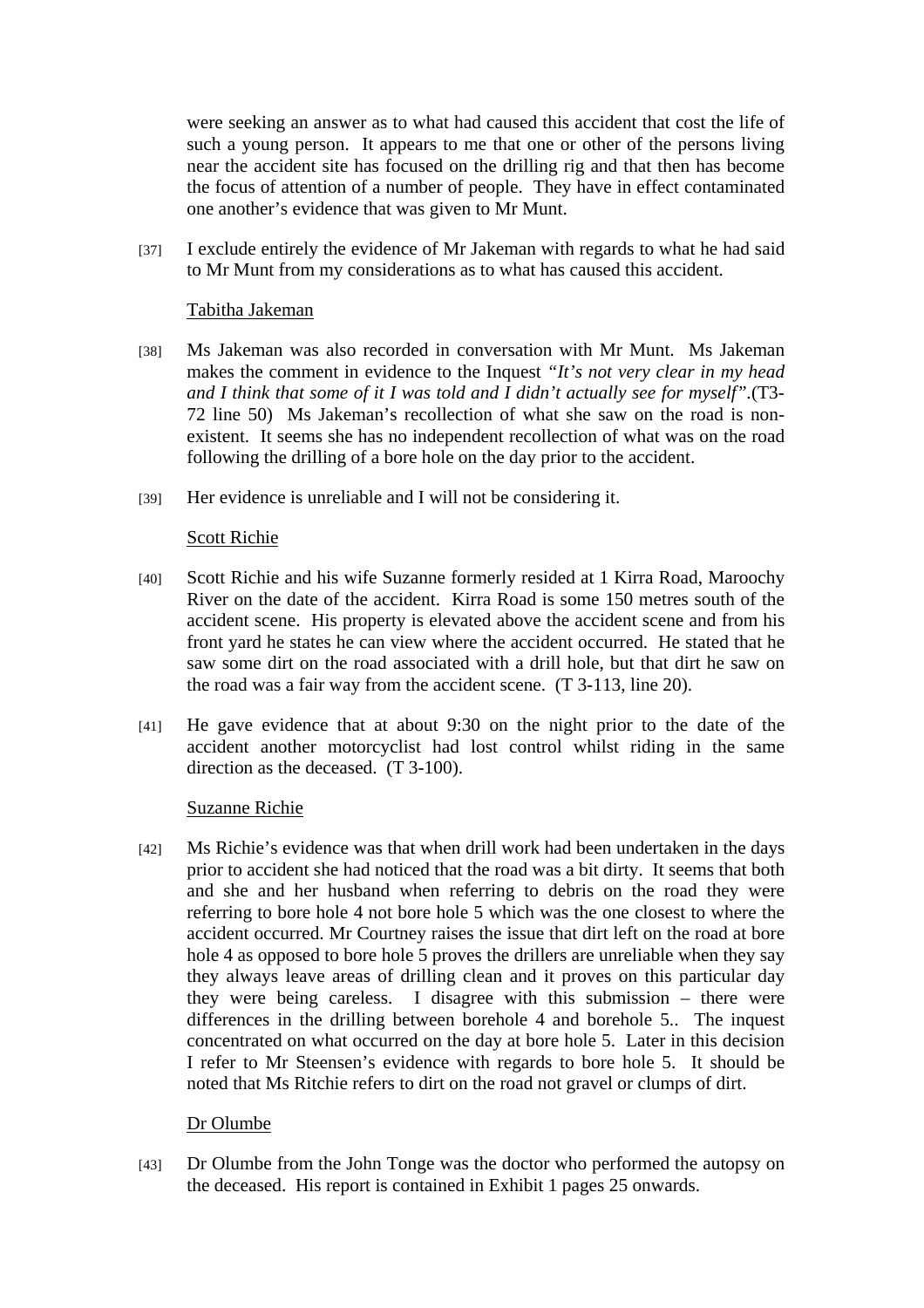#### Scott Bradford

[44] Scott Bradford was the Ambulance Officer who attended the scene of the accident. He did not hear the deceased speaking. His evidence was that a glascow coma score is relevant in terms of a person's brain functioning consciousness. The score ranges between 3 and 15 with 15 being completely conscious and 3 being unconscious. He stated that when he first attended the scene the deceased rated a score of 13 which meant that he was responsive. He then deteriorated to 3 on the way to hospital. This evidence supports the view that the deceased could have being communicating immediately following the accident.

## Garry Ryan

[45] Garry Ryan is a Vehicle Inspection Officer with Queensland Police Service. He examined both the motorcycle and the motor vehicle post accident. His evidence was that the vehicles were mechanically sound prior to the accident and that it was nothing mechanical which contributed to the cause of the accident.

# Nathaniel Cole and Adrian Smith

- [46] These two police officers were the first on the scene following the accident. They parked their vehicle on the southern side of the accident scene; observed that the deceased was being attended by Queensland Ambulance Services Officer; made some observations about the accident scene and then took up post directing traffic.
- [47] Cole was clear that he took up station to the south directing traffic and that he drove to that point. He did not notice any debris on the road. Smith it seems walked to the north and took up traffic control there. Neither Cole nor Smith saw any debris on the roadway or other obstructions which they thought might have lead to the accident. Both Smith and Cole attended the hospital and secured the necessary paper work once they discovered that the deceased had passed away.

## Peter Jeffrey Hooper

[48] Peter Hooper is an employee of Golder Associates. He attended the drilling works on 7 April 2006 with Michael Dobe from Drillsure Pty Ltd and Drillsure's employee Anthony Steensen. Hooper's report is contained in Exhibit 1 from page 320 onwards. Hooper's evidence was that because of the type of rock in that location they lost a great deal of water down the hole. Because one needs water to force the debris out of the hole nothing came out and they had to stop drilling. They abandoned the hole. His evidence was that they sealed the hole and swept the road. He could not recall whether it was he who swept the road or the driller. Exhibit 3 is a digital photograph of the drilling rig. Hooper's evidence was that he had taken that photograph at the conclusion of the drilling and could identify from the photograph the white plaster of paris cap on the top of the drill hole just to the left of the steel bucket. Close scrutiny of the photograph does indicate that this is in fact the case.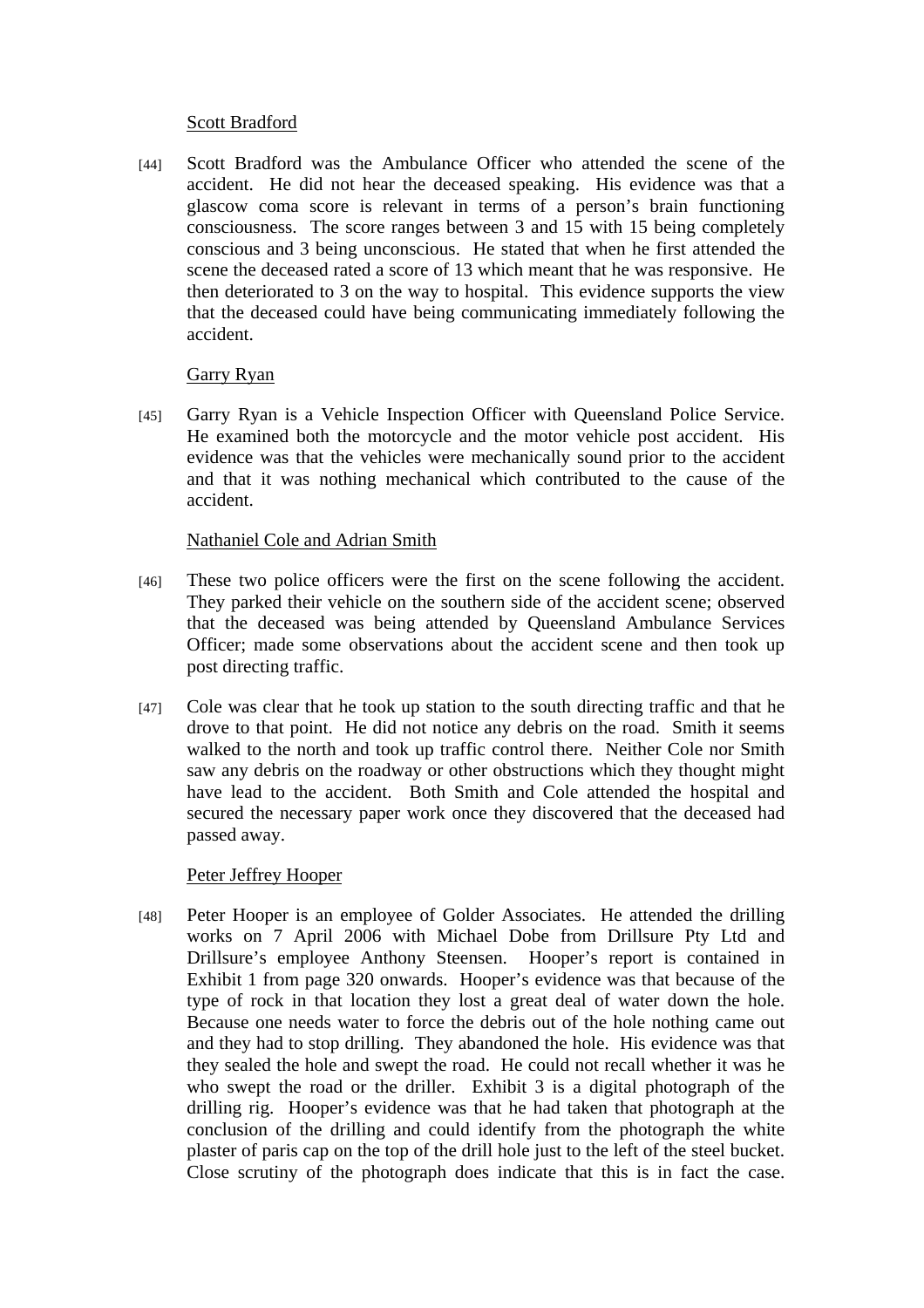There is no debris on the road near the drill hole. Mr Courtney states that the fact that the person standing next to the drilling machine in Exhibit 3 cannot be identified raises doubt as to when the photograph was taken. This would require there to be a grand conspiracy involving a large number of people including Drillsure and the Men at Work whose truck can be identified in the background going back to the location setting up the drilling rig to take the photo – I cannot accept that. The photo is clear – I can see the plaster cap near the bin and I can see the road is clear of debris.

[49] I found Hooper to be a credible witness.

## Michael John Dobe

- [50] Michael John Dobe, Director of Drillsure Pty Ltd, the company responsible for the drilling of the bore holes. He gave evidence that the company had been contracted by Golder Associates to do the drilling work on the Yandina Bli Bli Road on 7 April 2006. His evidence was that for bore hole number 5, that is the one nearest to the intersection of Burtons Road, they were required to use an excessive amount of water. His evidence was that the hole was porous and as a result they did not achieve the depth of drilling that they intended to and they ceased drilling at 1.2 metres. His evidence was that they cleaned up after the drilling with a broom not using water to clean up. He states that the only material that would have gone onto the road from the drilling process was clear water used to blow the core barrel. (T 1-75, line 48). He stated that he and his offsider, Anthony Steensen, did the cleaning up with his offsider doing the bulk of it. Mr Dobe's evidence was that he took the photographs (Exhibit 2) and they would have been taken once they had cleaned the site. Mr Dobe's evidence was that the photographs were taken late on the day they had actually finished the work.
- [51] Later in the proceedings Mr Courtney, pointed out that in one of the photographs there is a shadow which appears to be the silhouette of the person taking the photograph. Those drill holes are on the right hand side of the road and therefore the photographer would have been standing facing in a roughly southerly direction. As the sun sets in the west one would therefore not expect to see a shadow of the photographer in the photograph. None of this was specifically put to Mr Dobe but this does question exactly when the photograph was taken. Because of this I will not be relying on Exhibit 2.
- [52] In general I found Mr Dobe's evidence to be credible and I accept his evidence that the roadway had been cleaned up at the conclusion of the drilling. His evidence was consistent with the evidence of Hooper and Steensen.

#### Anthony Steensen

[53] Steensen was an employee of Drillsure. He recalled the work at the Burtons Road intersection of the Yandina Bli Bli Road. He recalled cleaning up the site and that he was the one doing the sweeping. He recalls cleaning the site completely including cleaning up the area on the other side of the road from where they were drilling the hole. I found Mr Steensen to be a credible witness. I accept his evidence that the roadway had been cleaned after the drilling.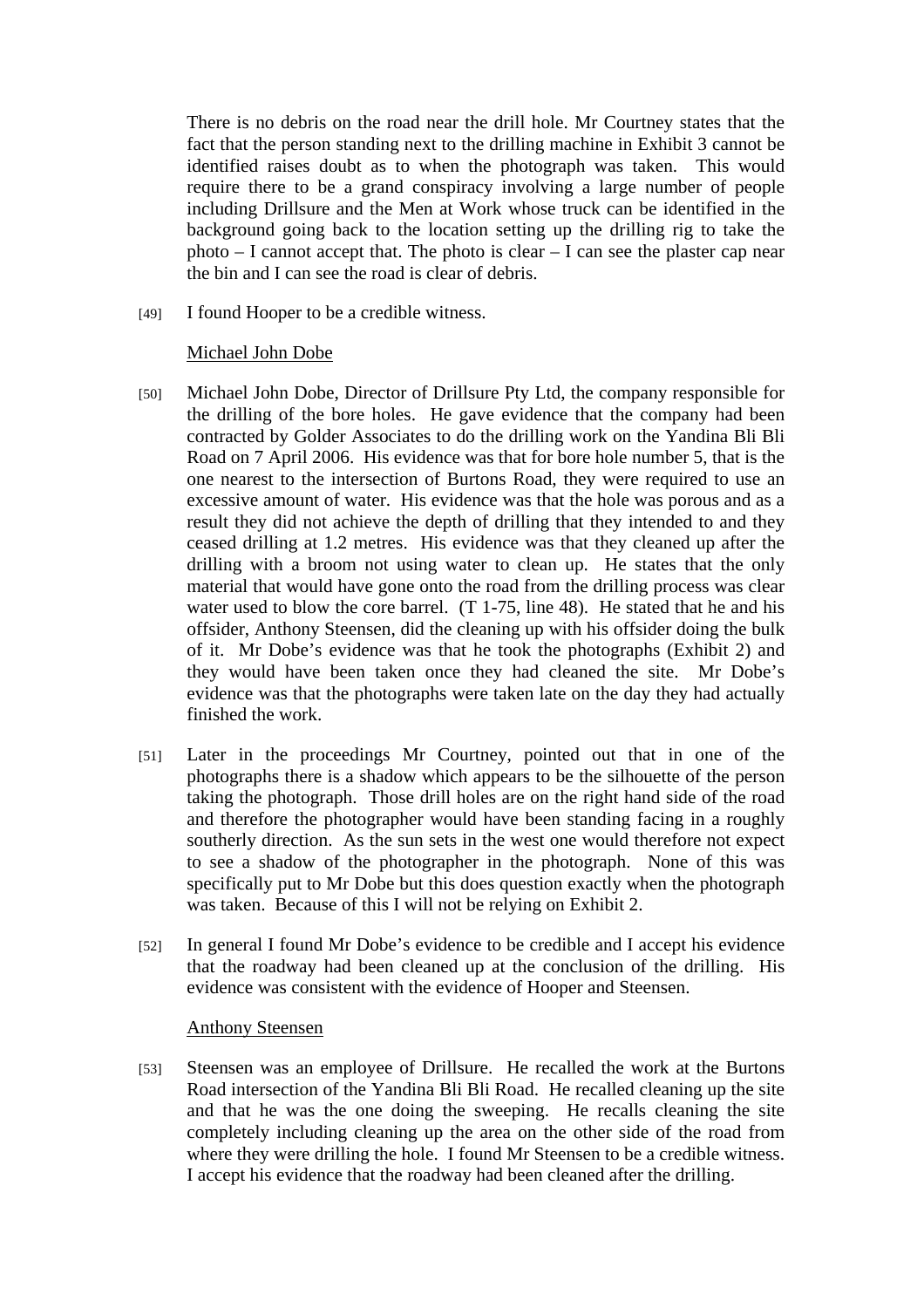#### Men at Work witnesses

[54] Messrs De Oliver, De Graf and Bythe were employed as traffic controllers for the drilling on the day prior to the accident. Their evidence added nothing as they could not recall working at the location on the Yandina Bli Bli Road on the day prior to the accident.

## Senior Constable Garry Church

- [55] Church was the accident investigator primarily responsible for reporting on the nature and circumstances of the accident. His report is contained in Exhibit 1 from page 4. That report was reviewed by Senior Sergeant Simon Lamerton which is at page 53 of Exhibit 1 and Church responded to that report on his own report at page 60. In evidence Church stood by all of his reports and said that they were true and correct. (T 5-59 at line 1). Church's evidence was that he was an experienced accident investigator, first commencing with the Australian Military Police in 1977 then with New South Wales Police from 1981 and lately with the Queensland Police Service in 1996. In all of these roles he underwent training. He admitted that there was further advanced training that he could do with the QPS but he had not done this. He estimates that he had investigated some 500 motor vehicle accidents. (T 5-73 to 5-75).
- [56] Church's report points out that the deceased was riding a 500 cc motorcycle for which he was only licensed on 7 April 2006. Prior to 7 April 2006 the deceased was licensed for a 250 cc motorcycle. (Exhibit 1 at pages 10 and 11). The deceased had a traffic history of having been caught speeding on 2 March 2006 where he was doing at least 13 kilometres but not more than 20 kilometres per hour in excess of the speed limit. (Exhibit 1 page 51).
- [57] Church concluded that the accident occurred as a result of the deceased operating the motorcycle at excessive speed and losing control thereby bringing his motorcycle into the path of the Land Cruiser driven by Mr Miley Senior.
- [58] Church concluded that whilst he could not say that the deceased was travelling in excess of the speed limit of 80 kilometres per hour for that road he was certainly travelling in excess of the advisory speed of 50 kilometres per hour. (T 5-68 and 69). Church never resiled from this opinion.
- [59] Church took a number of photographs on the day of the accident and these are before the Inquest in Exhibit 17. Church's evidence was that he did not see any debris or other obstruction on the road that could have caused the accident.
- [60] Church was questioned about a missing photograph and in particular whether he showed Mr Gentner a photograph which had shown a police vehicle parked in the vicinity of bore hole 5. Church identified photograph 8 of Exhibit 17 as being this photograph taken at the scene of the accident and showing a scenes of crime unmarked police vehicle in the vicinity of bore hole 5. Church could not say whether or not that vehicle was there when he conducted his visual inspection of the roadway. (T 5-67-68).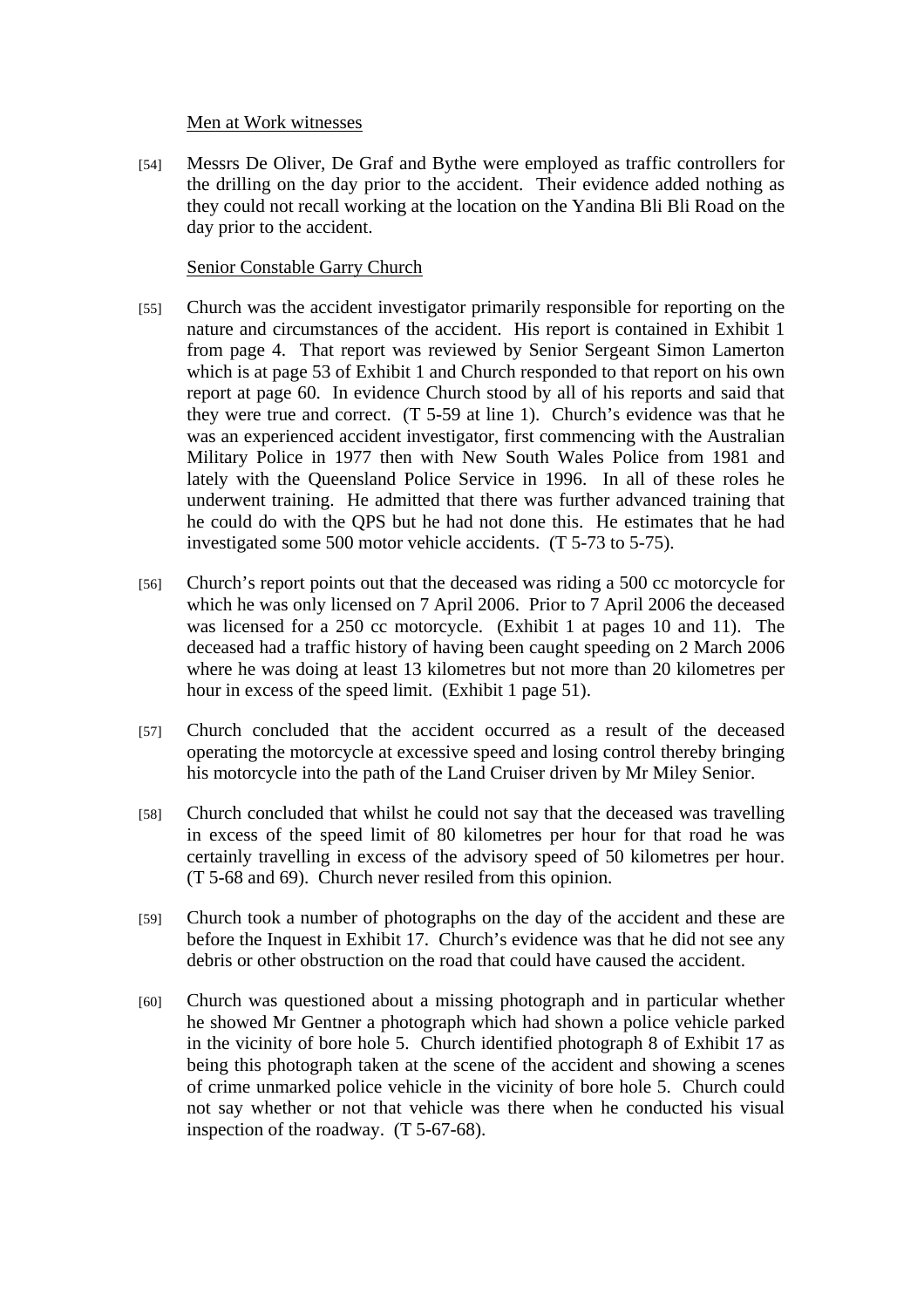- [61] Church's evidence was that he had walked from the scene of the accident down the roadway in the direction from which the deceased had travelled and he saw nothing on the roadway that could have caused or contributed to the circumstances of the accident.
- [62] Church did not see any marks on the road indicative of the deceased braking before falling onto the roadway causing the gouge marks. (T 5-59).
- [63] Mr Courtney for the family criticised the way in which Mr Church approached the investigation. Mr Courtney submitted that Church's investigation lacked objectivity in that from a very early point he concluded that the accident was the result of excessive speed and shut his mind to alternative explanations. (Courtney's submission page 8 paragraph 27).
- [64] There can without a doubt be some criticisms of the way Mr Church carried out the investigation. He was criticised for not doorknocking the houses near to the accident to see if anybody saw anything. A Mr Patrick Staunton (too ill to give evidence at the Inquest and has since died) apparently approached Mr Church at the scene and told him that a motor cyclist had lost control in the area the night before. Mr Church referred that on to another police officer. Mr Church did attend the scene with Mr Gentner some time after the accident when they were approached by one or both of the Jakemans. Mr Church accepted that he had been told that there had been workmen drilling holes on the edge of the road on the previous day. Mr Church never followed up with this until a considerable period of time later.
- [65] There was further criticism of Church for the lack of photographs taken at or near the bore hole number 5.
- [66] The other area of concern was Church's organising the taking of the statement of Ms Kathryn Miley by her husband and having it done in such a way that would indicate that it was in fact Church who took the statement.
- [67] Without a doubt Church can be criticised for some aspect of the investigation. Firstly he should have followed up with enquiries with regards to the drilling of bore holes when he became aware of it. I do not criticise Church for failing to do a door knock of all of the houses in the region of the accident – I cannot see how this would have achieved any valid information relevant to establishing the cause of the accident. There were obviously a number of people standing around on the day of the accident that might have been able to contribute something and Church should have had at least one of his offsiders take their names and contact details to enable him to make follow up enquiries at a later time.
- [68] Church should also be criticised for the way in which Ms Miley's statement was taken. I do not see this as a deliberate act to deceive the Inquest but rather an act to cut corners when faced with a witness to this accident living in a remote community some distance from the Sunshine Coast.
- [69] Courtney submits that I should give no weight to anything Church said in evidence. I reject this submission. Whilst Church's investigation could be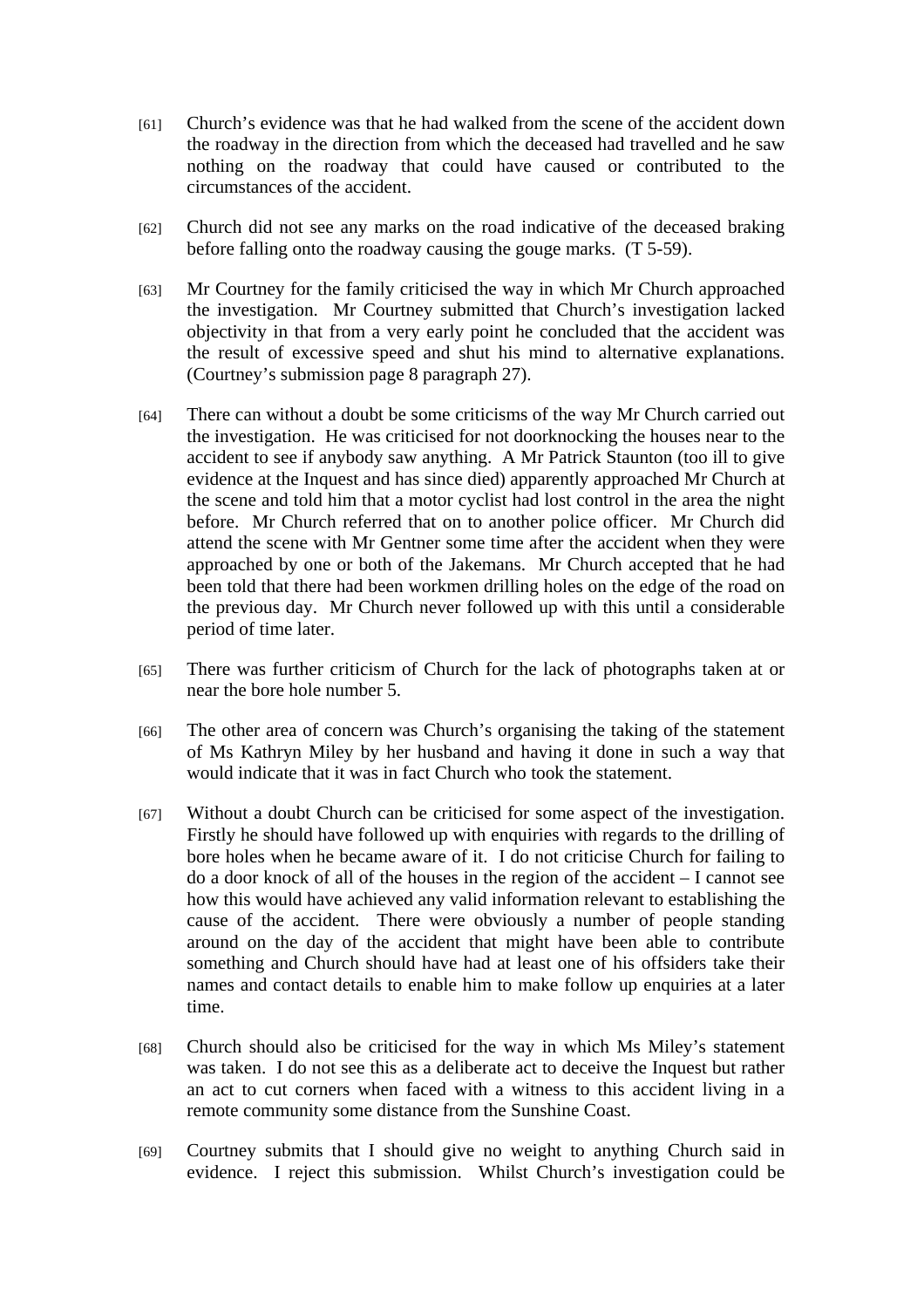criticised in some aspects and in particular for the way in which Ms Miley's statement was obtained I am of the view that his evidence was reliable particularly that concerning his evidence that he walked the roadway and saw nothing on the roadway that caused him to believe that there was anything that caused this accident other than speed and inexperience. The conclusions reached by him were open to him.

## Brendan Smith

- [70] Brendan Smith is a Detective Inspector who gave a report to the State Coroner on 3 December 2008. His report is at pages 80 and 81 of Exhibit 1. In all of the circumstances Smith excluded debris from the drilling as being causative of the accident. He based this opinion on statements obtained from the drillers and how they explained they had drilled and then cleaned the road surface and also from statements from the 2 neighbours which indicated that they had seen drillers operating on that day and later they saw the road was wet and it appeared to them that an effort had been made to clean the road surface (T 2-82 at line 50). Smith concluded that the accident occurred as result of the deceased losing control of his motorcycle. With regards to speed Smith's opinion was that the deceased was probably travelling "a little too quick for that corner" but did not express a view as to the likely speed or whether it was in excess of the speed limit. Smith also referred to the lack of experience of the deceased in riding 500 cc motorcycles.
- [71] Smith's view was that Church should have taken more photographs.

## Simon Lamerton

- [72] Initially Lamerton agreed with the conclusions of Church, that is that the deceased lost control of his motorbike and speed not appropriate for the bend was the most likely explanation. In oral evidence Lamerton resiled from this view stating that he was not happy to say that the deceased's speed was inappropriate for the bend because there were a lot a factors in terms of why a motorbike might fall over. Lamerton referred to pebbles on the road that might have had an effect. Lamerton drew the Inquest's attention to photographs 9 and 10 of Exhibit 17 which are photographs of where Burtons Road connects with the Yandina Bli Bli Road. There was earlier evidence that this gravel had been tracked out of Burtons Road by vehicles driving onto the Yandina Bli Bli Road. (Evidence from A. Jakeman)
- [73] Lamerton gave evidence that if a motorcyclist was in the course of a bend and leaning the bike over then riding over a stone on the road would present a loss of friction which might contribute to an accident. (T 5-108 at 35). Lamerton's evidence was that the deceased may have lost control of the motorcycle perhaps five metres further back from the gauge mark on the roadway which would have been in the vicinity of the mid-point of the turning circle on the road although he could not say that with any certainty. (T 5-113).

## **Findings as to the cause of the accident**

Driving of Michael Miley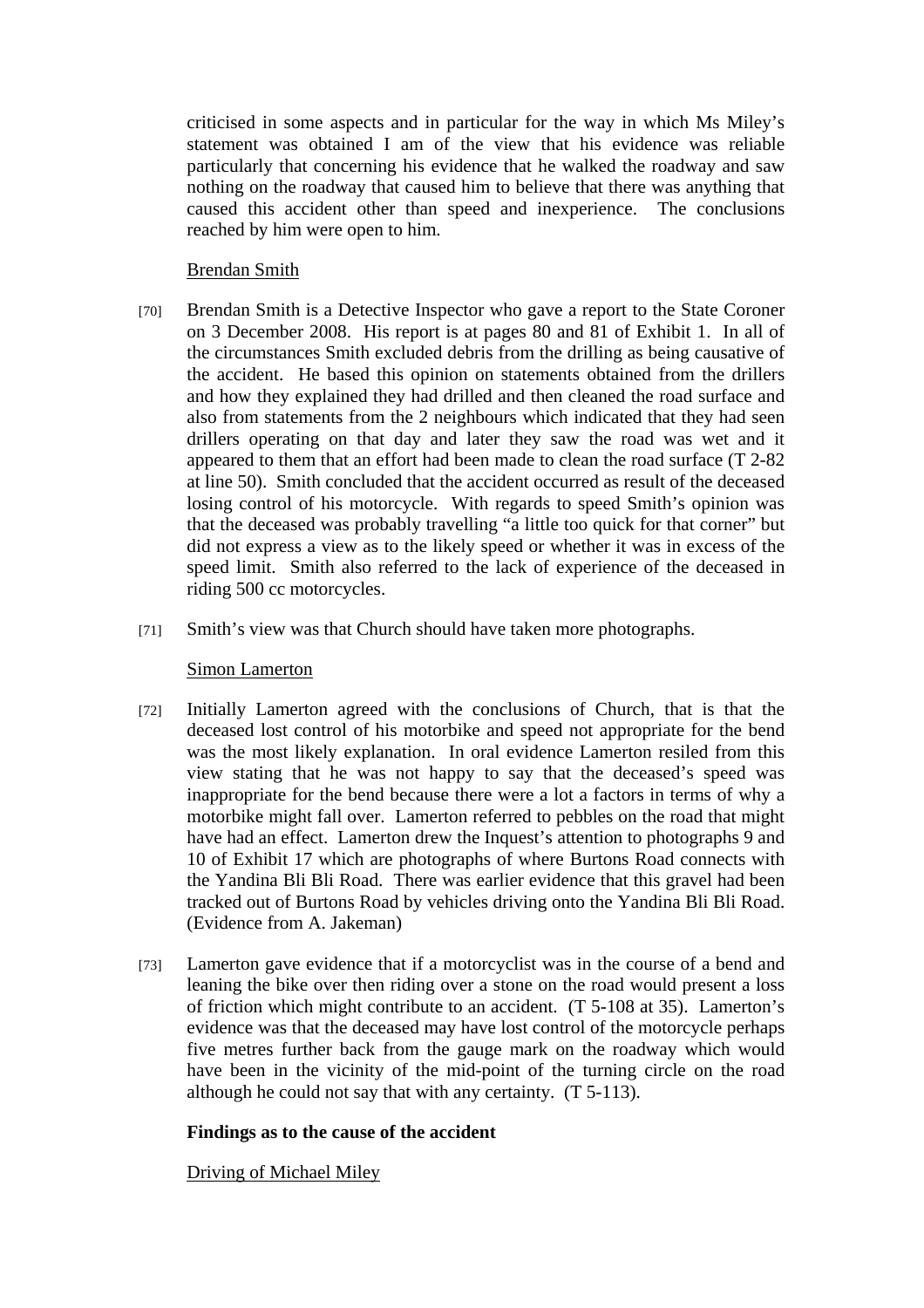- [74] Michael Miley and Kathryn Miley both gave consistent evidence that the deceased appeared to lose control as he rounded the corner and travelled onto their side of the road before laying down his bike. They both stated that the deceased admitted losing control of his motorcycle. The photographs establish that Mr Miley did not stray onto the wrong side of the road and had in fact gone off to the left hand side of the road in an endeavour to avoid the accident. Mr Miley took appropriate evasive action.
- [75] There is no evidence that Mr Miley Senior is in any way responsible for this accident and I so find.

# **The Drilling Work**

- [76] Both Golder Associates and Drillsure owed a duty of care to road users to conduct their work in as safe a manner as the exercise of reasonable care could make it.
- [77] Michael Dobe, Peter Hooper and Anthony Steensen all gave evidence that at the conclusion of the drilling on the day prior to the accident a clean up had occurred. I found all of these three witnesses to be credible witnesses and I accept that a clean up did occur at the conclusion of drilling on 7 April 2006.
- [78] Any evidence before this Inquest that debris had been on the road as a result of the drilling was as a result of comments made by the Jakemans to other people in the area namely Caleb Fitzpatrick and to the private investigator employed by the family of the deceased. I am of the opinion that the Jakemans's conversation contaminated the evidence of Caleb Fitzpatrick. Mr Jakeman completely resiled from his comments with regard to debris on the road in the witness box and apologised for making those statements. I found at the time of her giving evidence Ms Jakeman's evidence to be unreliable. It is unfortunate (perhaps an understatement) that the Jakemans involved themselves in the investigation of this death because that has clearly caused distress to a number of people.
- [79] There is no evidence that could be relied upon to establish that there was any debris left on the road as a result of the drilling that may have caused this accident. In fact I accept that the roadway in the vicinity of the intersection with Burtons Road was left cleaner after the drilling then it was before in light of Mr Steensen's evidence of sweeping the gravel off the road which had been tracked across the intersection from Burtons Road.

## **The Roadway**

[80] It is recommended by Golder Associates that I consider recommending a review of the adequacy of the road in that area. The road has in fact been widened since this accident occurred. In light of this and the fact that there has been no evidence as to the current state of the road it would be inappropriate for me to make any comment with regard to the roadway.

# **Conduct of Church and Miley Junior**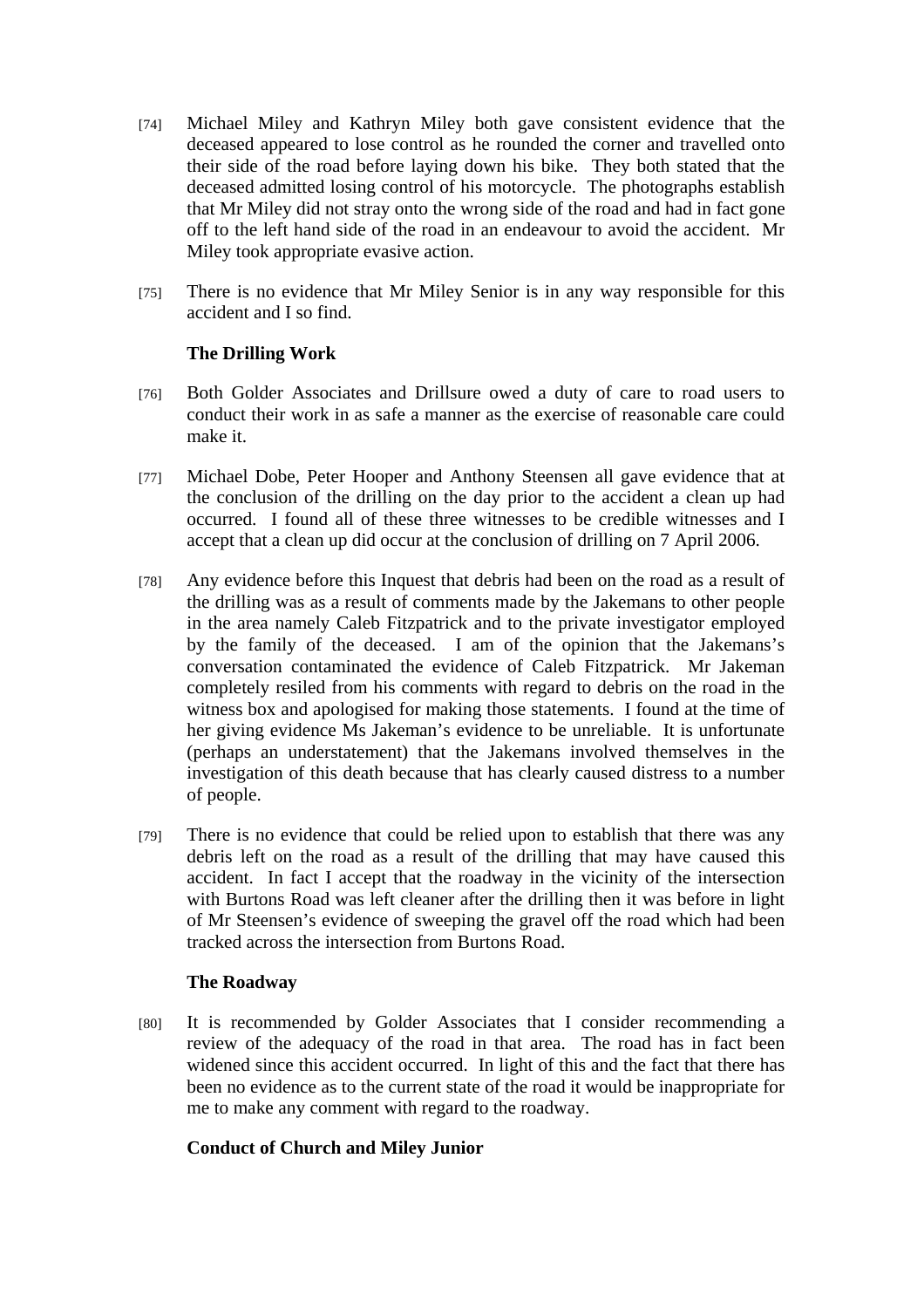- [81] Mr Courtney submits that senior Constable Miley and Senior Constable Church be referred to the Crimes and Misconduct Commission regarding the way in which the statement of Kathryn Miley came about. (S48 *Coroners Act*)
- [82] As previously stated her statement was wrong for the reasons set out previously with regards to the making of the statement and it had the effect of misleading the Inquest at first instance. Church's evidence was that he prepared a draft statement and emailed it to Michael Miley Junior who then had Ms Miley sign it. Church indicated that it was not practical for him to attend Ms Miley to take the statement and he trusted Michael Miley Junior to act appropriately. Ms Miley and Michael Miley Junior were not cross-examined about the errors in the statement as these were not made known to the Inquest prior to them being discharged as witnesses. The only evidence before the Inquest on this was from Church.
- [83] There is nothing from what Church said in his evidence that indicates that the drafting of the statement had been done in a deliberate way so as to mislead the Inquest. As I have previously stated it seems to me that having Michael Miley Junior organise for his wife to sign the statement at Doomadgee was as a result of the Mileys residing in a remote location. It should be emphasised that there is nothing in the statement that could be said to be false or misleading itself.
- [84] It was not appropriate for Church to prepare the statement, email it in an incomplete form to another police officer who happened to be the husband of the witness and ask that officer, who had an interest in the outcome of the investigation, (his father was the driver of the other vehicle involved) to settle it. Michael Miley Junior should have refused to settle the statement. Church should have requested Kathryn Miley to write out her own statement in her own words and have her have that statement witnessed.
- [85] I do not accept that the behaviour of Michael Miley Junior and Church were deliberately and intentionally misleading. Because of this I do not intend to forward any information on this to the Crime and Misconduct Commission pursuant to S48(3).
- [86] A copy of this decision will be forwarded to the Queensland Police Service for them to take up this matter with Church and Michael Miley Junior.

## **Conclusion**

- [87] Given all of the evidence I am of the view that the accident was caused by the deceased losing control of his motorcycle such as he travelled into the path of the vehicle driven by Michael Miley Senior.
- [88] There is no evidence that the deceased was travelling in excess of the 80 kilometres per hour speed limit. In fact there is no evidence of what speed the deceased was travelling at. The Yandina Bli Bli Road is a narrow country road with a shoulder that is unsealed. Debris from Burtons Road is tracked onto the Yandina Bli Bli Road. The deceased at the time of the accident was approaching the intersection of Burtons Road with the Yandina Bli Bli Road around a bend.